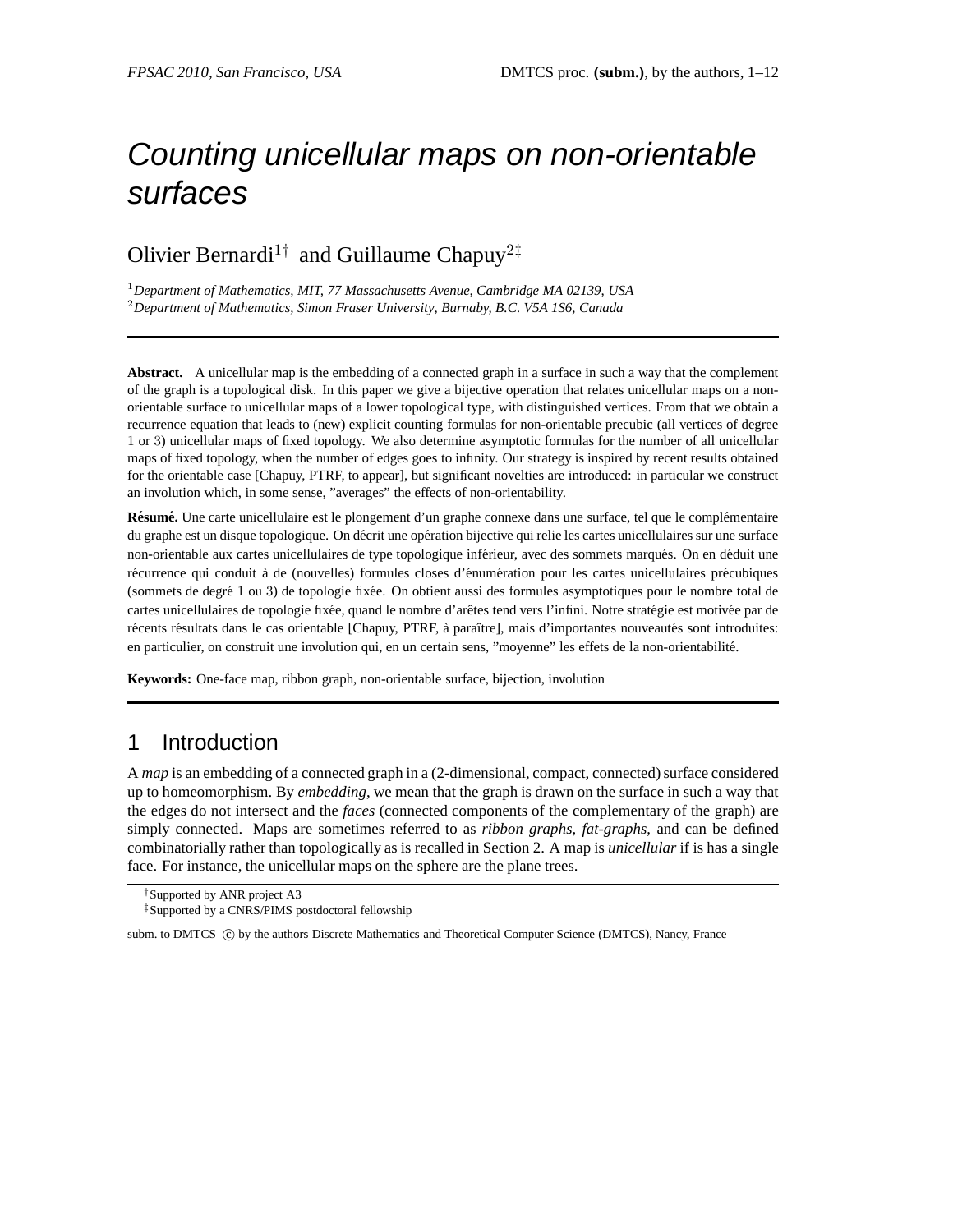In this paper we consider the problem of counting unicellular maps by the number of edges, when the topology of the surface is fixed. In the orientable case, this question has a respectable history. The first formula for the number  $\epsilon_g(n)$  of orientable unicellular maps with n edges and  $n + 1 - 2g$  vertices (hence genus  $g$ ) was given by Lehman and Walsh in [WL72], as a sum over the integer partitions of size  $g$ . Independently, Harer and Zagier found a simple recurrence formula for the numbers  $\epsilon_q(n)$  [HZ86]. Part of their proof relied on expressing the generating function of unicellular maps as a matrix integral. Other proofs of Harer-Zagier's formula were given in [Las01, GN05]. Recently, Chapuy [Cha09], extending previous results for cubic maps [Cha10], gave a bijective construction that relates unicellular maps of a given genus to unicellular maps of a smaller genus, hence leading to a new recurrence equation for the numbers  $\epsilon_q(n)$ . In particular, the construction in [Cha09] gives a combinatorial interpretation of the fact that for each g the number  $\epsilon_q(n)$  is the product of a polynomial in n times the n-th Catalan number.

For non-orientable surfaces, results are more recent. The interpretation of matrix integrals over the Gaussian Orthogonal Ensemble (space of real symmetric matrices) in terms of maps was made explicit in [GJ97]. Ledoux [Led09], by means of matrix integrals and orthogonal polynomials, obtained for unicellular maps on general surfaces a recurrence relation which is similar to the Harer-Zagier one. As far as we know, no direct combinatorial nor bijective technique have successfully been used for the enumeration of a family of non-orientable maps until now.

A unicellular map is *precubic* if it has only vertices of degree 1 and 3: precubic unicellular maps are a natural generalization of binary trees to general surfaces. In this paper, we show that for all  $h \in \frac{1}{2}N$ , the number of precubic unicellular maps of size  $m$  on the non-orientable surface of Euler Characteristic  $2 - 2h$  is given by an explicit formula, which has the form of a polynomial in m times the mth Catalan number for  $h \in \mathbb{N}$ , and of a polynomial times  $4^m$  if  $h \notin \mathbb{N}$ . These formulas, and our main results, are presented in Section 3. Our approach, which is completely combinatorial, is based on two ingredients. The first one, inspired from the orientable case [Cha10, Cha09], is to consider some special vertices called *intertwined nodes*, whose deletion reduces the topological type h of a map. The second ingredient is of a different nature: we show that, among non-orientable maps of a given topology and size, the *average number* of intertwined nodes per map can be determined explicitly. This is done thanks to an *averaging involution*, which is described in Section 4. This enables us to find a simple recurrence equation for the number of precubic unicellular maps by the number of edges and the topological type. As in the orientable case, an important feature of our recurrence is that it is recursive *only* on the topological type, contrarily to equations of the Harer-Zagier type [HZ86, Led09], where also the number of edges vary. It is then easy to iterate the recurrence, to obtain the promised counting formulas for precubic maps.

In the case of *general* (not necessarily precubic) unicellular maps, our approach does not work *exactly*, but it does work, in some sense, *asymptotically*. We obtain, with the same technique, the asymptotic number of non-orientable unicellular maps of fixed topology, when the number of edges tends to infinity. As far as we know, these formulas, and the ones for precubic maps, never appeared before in the literature.

## 2 Topological considerations

#### 2.1 Classical definitions of surfaces and maps

**Surfaces.** Our *surfaces* are compact, connected, 2-dimensional manifolds. We consider surfaces up to homeomorphism. For any non-negative integer g, we denote by  $\mathbb{S}_g$  the g-torus, that is, the orientable surface obtained by adding g *handles* to the sphere. For any positive *half-integer* h, we denote by  $\mathbb{N}_h$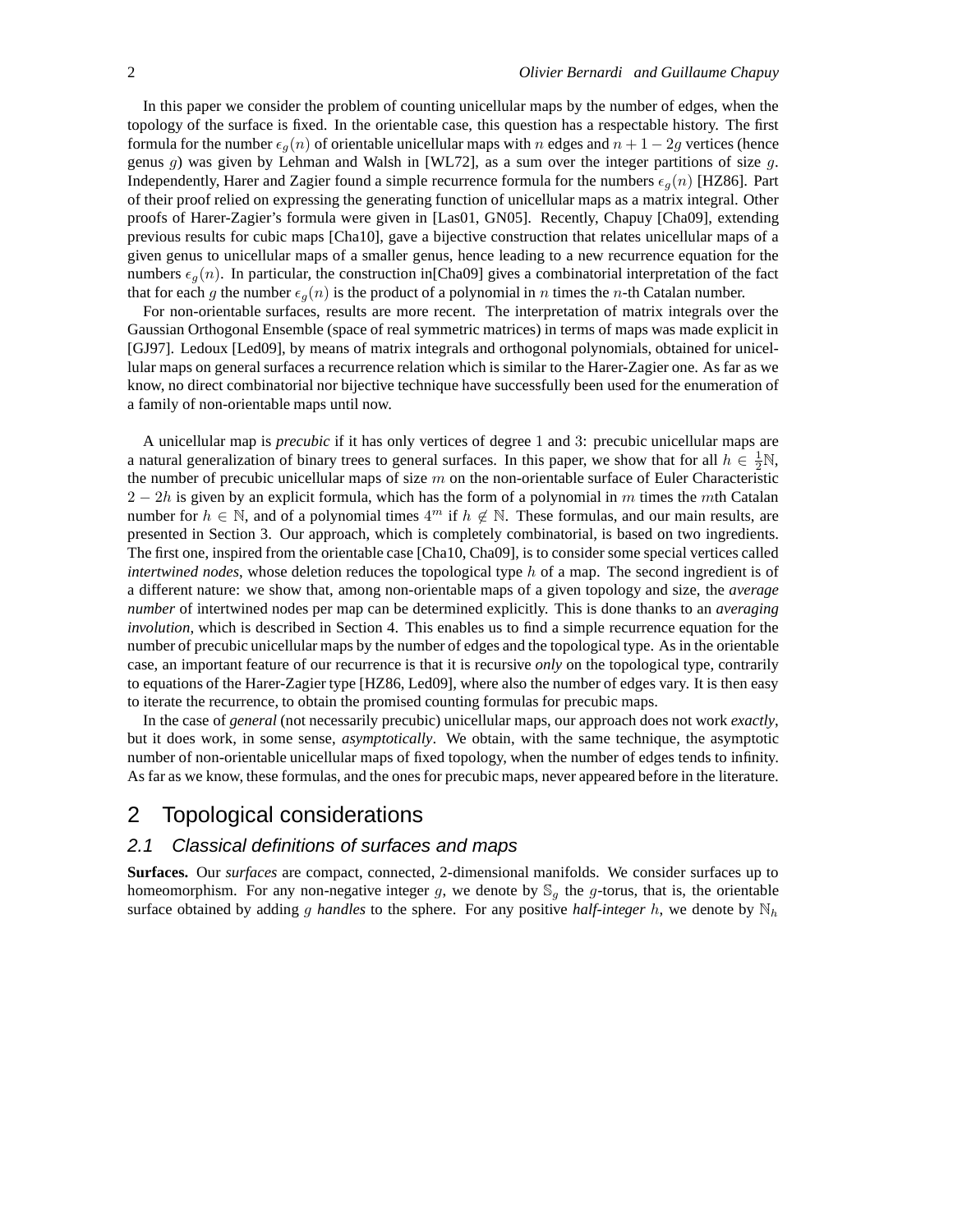the non-orientable surface obtained by adding 2h *cross-caps* to the sphere. Hence,  $\mathbb{S}_0$  is the sphere,  $\mathbb{S}_1$ is the torus,  $N_{1/2}$  is the projective plane and  $N_1$  is the Klein bottle. The *type* of the surface  $S_h$  or  $N_h$  is the number  $h \in \{0, \frac{1}{2}, 1, \frac{3}{2}, \ldots\}$  By the theorem of classification, each orientable surface is homeomorphic to one of the  $\mathbb{S}_q$  and each non-orientable surface is homeomorphic to one of the  $\mathbb{N}_h$  (see e.g. [MT01]).

**Maps as graphs embedding.** Our *graphs* are finite and undirected; loops and multiple edges are allowed. A *map* is an embedding (without edge-crossings) of a connected graph into a surface, in such a way that the *faces* (connected components of the complement of the graph) are simply connected. Maps are always considered up to homeomorphism. A map is *unicellular* if it has a single face.

Each edge in a map is made of two *half-edges*, obtained by removing its middle-point. The *degree* of a vertex is the number of incident half-edges. A *leaf* is a vertex of degree 1. A *corner* in a map is an angular sector determined by a vertex, and two half-edges which are consecutive around it. The total number of corners in a map equals the number of half-edges which is twice the number of edges. A map is *rooted* if it carries a distinguished half-edge called the *root*, together with a distinguished side of this half-edge. The vertex incident to the root is the *root vertex*. The unique corner incident to the root half-edge and its distinguished side is the *root corner*. *From now on, all maps are rooted*.

The *type* of a map is the type of the underlying surface. If m is a map, we let  $v(\mathfrak{m})$ ,  $e(\mathfrak{m})$ ,  $f(\mathfrak{m})$  and h(m) be its numbers of vertices, edges, faces, and its type. These quantities satisfy the *Euler formula*:

$$
e(\mathfrak{m}) = v(\mathfrak{m}) + f(\mathfrak{m}) + 2 - 2h(\mathfrak{m}).
$$
 (1)

**Maps as graphs with rotation systems and twists.** Let G be a graph. To each edge e of G correspond two *half-edges*, each of them incident to an endpoint of e (they are both incident to the same vertex if  $e$  is a loop). A *rotation system* for  $G$  is the choice, for each vertex  $v$  of  $G$ , of a cyclic ordering of the half-edges incident to v. We now explain the relation between maps and rotation systems. Our surfaces are locally orientable and an *orientation convention* for a map m is the choice of an orientation, called *counterclockwise orientation*, in the vicinity of each vertex. Any orientation convention for the map m induces a rotation system on the underlying graph, by taking the counterclockwise ordering of appearance of the half-edges around each vertex. Given an orientation convention, an edge  $e = (v_1, v_2)$  of m is a *twist* if the orientation conventions in the vicinity of the endpoints  $v_1$  and  $v_2$  are not simultaneously extendable to an orientation of a vicinity of the edge  $e$ ; this happens exactly when the two sides of  $e$  appear in the same order when crossed clockwise around  $v_1$  and clockwise around  $v_2$ . Therefore a map together with an orientation convention defines both a rotation system and a subset of edges (the twists). The *flip* of a vertex  $v$  consists in inverting the orientation convention at that vertex. This changes the rotation system at v by inverting the cyclic order on the half-edges incident to v, and changes the set of twists by the fact that non-loop edges incident to  $e$  become twist if and only if they were not twist (while the status of the other edges remain unchanged). The next lemma is a classical topological result (see e.g. [MT01]).

**Lemma 1** *A map (and the underlying surface) is entirely determined by the triple consisting of its (connected) graph, its rotation system, and the subset of its edges which are twists. Conversely, two triples define the same map if and only if one can be obtained from the other by flipping some vertices.*

By the lemma above, we can represent maps of positive types on a sheet of paper as follows: we draw the graph (with possible edge crossings) in such a way that the rotation system at each vertex is given by the counterclockwise order of the half-edges, and we indicate the twists by marking them by a cross (see e.g. Figure 1). The faces of the map are in bijection with the *borders* of that drawing, which are obtained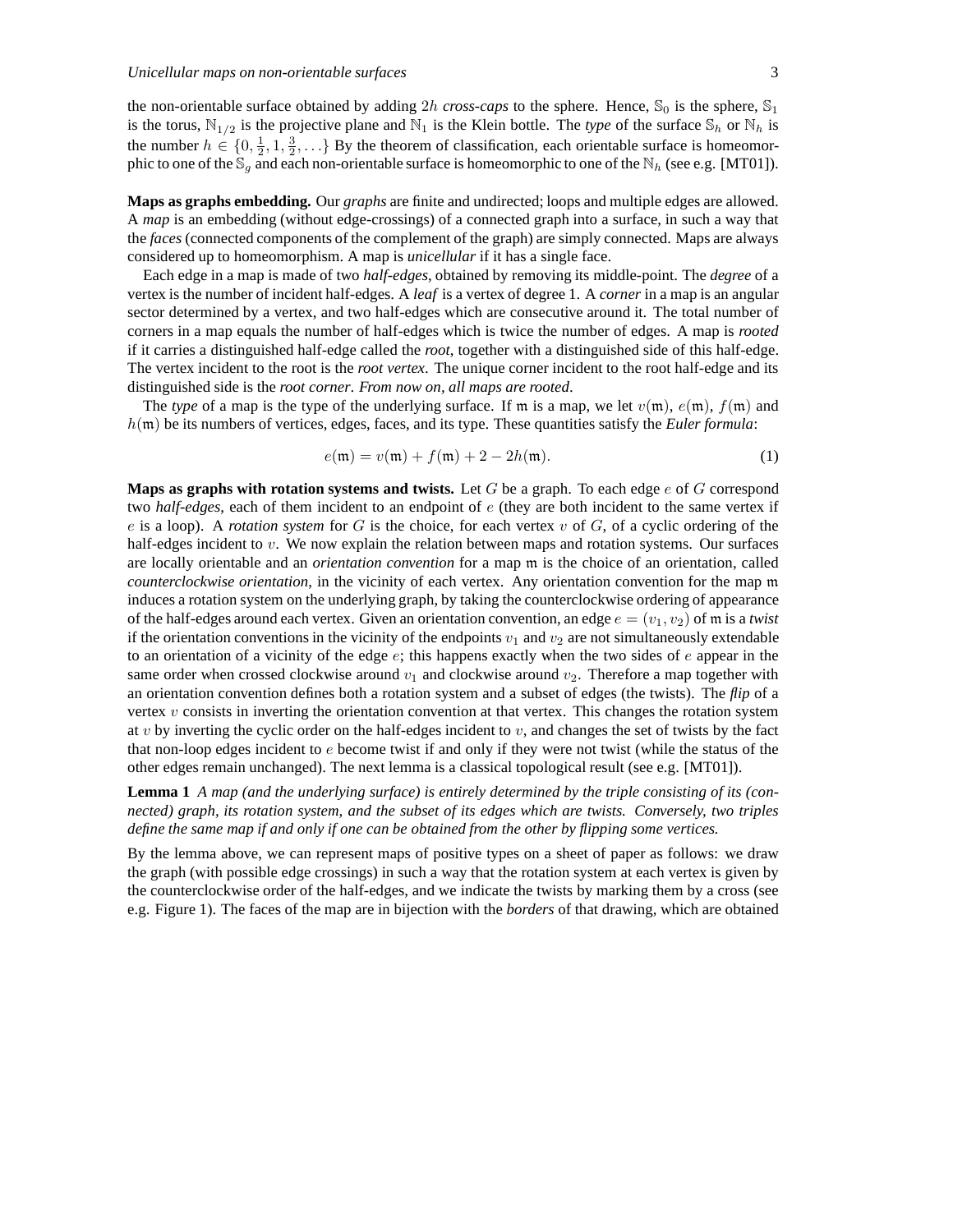by walking along the edge-sides of the graph, and using the crosses in the middle of twisted edges as "crosswalks" that change the side of the edge along which one is walking (Figure 1). Observe that the number of faces of the map gives the type of the underlying surface using Euler formula.



**Fig. 1:** A representation of a map on the Klein bottle with three faces. The border of one of them is distinguished in dotted lines.

**Fig. 2:** (a) a twist; (b) a left corner; (c) a right corner.

#### 2.2 Unicellular maps, tours, and canonical rotation system

**Tours of unicellular maps.** Let m be a unicellular map. By definition, m has a unique face. The *tour* of the map m is done by following the edges of m starting from the root corner along the distinguished side of the root half-edge, until returning to the root-corner. Since m is unicellular, every corner is visited once during the tour. An edge is said *two-ways* if it is followed in two different directions during the tour of the map (this is always the case on orientable surfaces), and is said *one-way* otherwise. The tour induces an *order of appearance* on the set of corners, for which the root corner is the least element. We denote by  $c < d$  if the corner c appears before the corner d along the tour. Lastly, given an orientation convention, a corner is said *left* if it lies on the left of the walker during the tour of map, and *right* otherwise (Figure 2).

**Canonical rotation-system.** As explained above, the rotation system associated to a map is defined up to the choice of an orientation convention. We now explain how to choose a particular convention which will be well-suited for our purposes. A map is said *precubic* if all its vertices have degree 1 or 3, and its root-vertex has degree 1. Let m be a precubic unicellular map. Since the vertices of m all have an odd degree, there exists a unique orientation convention at each vertex such that the number of left corners is more than the number of right corners (indeed, by flipping a vertex we exchange its left and right corners). We call *canonical* this orientation convention. From now on, *we will always use the canonical orientation convention*. This defines canonically a rotation system, a set of *twists*, and a set of *left/right corners*. Observe that the root corner is a left corner (as is any corner incident to a leaf) and that vertices of degree 3 are incident to either 2 or 3 left corners. We have the following additional property.

**Lemma 2** *In a (canonically oriented) precubic unicellular map, two-ways edges are incident to left corners only and are not twists.*

**Proof:** Let  $e$  be a two-ways edge, and let  $c_1, c_2$  be two corners incident to the same vertex and separated by  $e$  ( $c_1$  and  $c_2$  coincide if v has degree 1). Since e is two-ways, the corners  $c_1$ ,  $c_2$  are either simultaneously left or simultaneously right. By definition of the canonical orientation, they have to be simultaneously left. Thus two-way edges are only incident to left corners. Therefore two-ways edges are not twists since following a twisted edge always leads from a left corner to a right corner or the converse.  $\Box$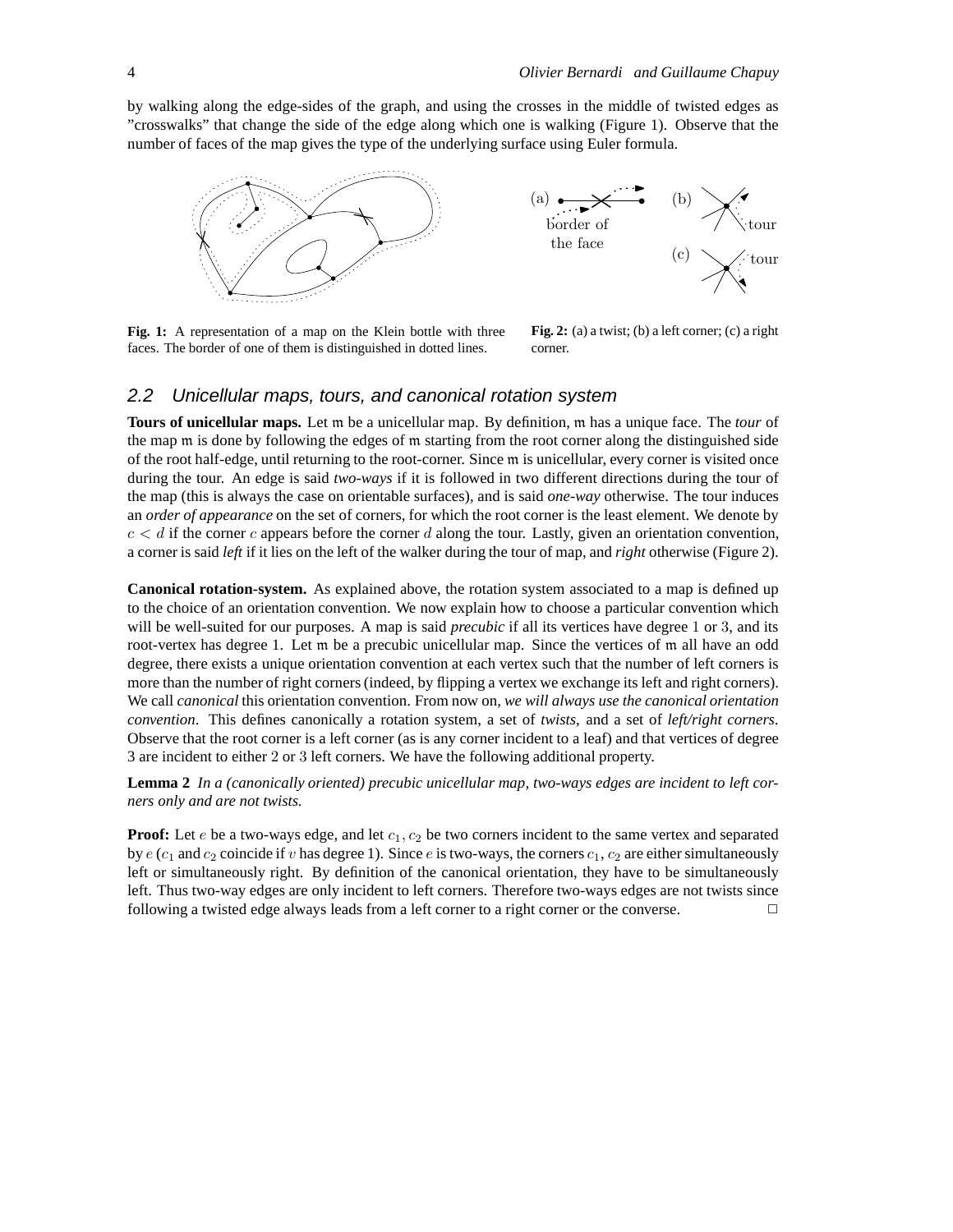#### 2.3 Intertwined nodes.

We now define a notion of *intertwined node* which generalizes the definition given in [Cha10] for precubic maps on orientable surfaces.

**Definition 1** *Let* m *be a (canonically oriented) precubic unicellular map, let* v *be a vertex of degree 3, and let*  $c_1$ ,  $c_2$ ,  $c_3$  *be the incident corners in counterclockwise order around* v, with the convention that  $c_1$ *is the first of these corners to appear during the tour of* m*.*

- *The vertex*  $v$  *is an* intertwined node *if*  $c_3$  *appears before*  $c_2$  *during the tour of*  $m$ *.*
- *Moreover, we say that* v *has flavor* **A** *if it is incident to three left corners. Otherwise,* v *is incident to exactly one right corner, and we say that* v *is of flavor* **B***,* **C***, or* **D** *respectively, according to whether the right corner is*  $c_1$ ,  $c_2$  *or*  $c_3$ *.*

Observe that the definition of the canonical orientation was a prerequisite to define intertwined nodes. We will now show that intertwined nodes are exactly the ones whose deletion decreases the type of the map without disconnecting it.

The *opening* of an intertwined node of a map m is the operation consisting in splitting this vertex into three (marked) vertices of degree 1, as in Figure 3. That is, we define a rotation system and set of twists of the embedded graph n obtained in this way (we refrain from calling it a map yet, since it is unclear that it is connected) as the rotation system and set of twists inherited from the original map m.



**Fig. 3:** Opening an intertwined node.



**Proposition 1** Let n be a positive integer and let g be in  $\{1, 3/2, 2, 5/2, ...\}$ *. For each flavor* F in {A, <sup>B</sup>, <sup>C</sup>, <sup>D</sup>}*, the opening operation gives a bijection between the set of precubic unicellular maps with* n *edges, type* h*, and a distinguished intertwined node of flavor* F*, and the set of precubic unicellular maps with* n *edges, type* h − 1 *and three distinguished vertices of degree* 1*. The converse bijection is called the* gluing of flavor F*.*

*Moreover, if a precubic unicellular map* m *is obtained from a precubic unicellular map* n *of lower type by a gluing of flavor* F, then  $m$  *is orientable if and only if*  $n$  *is orientable and*  $F = A$ *.* 

We omit the proof of the Proposition. However, let us give a "picture" of what happens, in the case of flavor **B**. If m is a unicellular map, and v is an intertwined node of m, then the sequence of corners appearing during the tour of m has the form  $w(m) = w_1c_1w_2c_3w_3c_2w_4$ , where  $c_1, c_2, c_3$  are as in Definition 1, and  $w_1, w_2, w_3, w_4$  are sequences of corners. Now, let n be the map obtained by opening m at v. If v has flavor **B**, then by following the edges of the map n, starting from the root, one gets the sequence of corners  $w(\mathfrak{n}) = w_1 d_1 \overline{w_3} d_2 w_2 d_3 w_4$ , where  $\overline{w_3}$  is the *mirror word* of  $w_3$ , as can be seen from Figure 4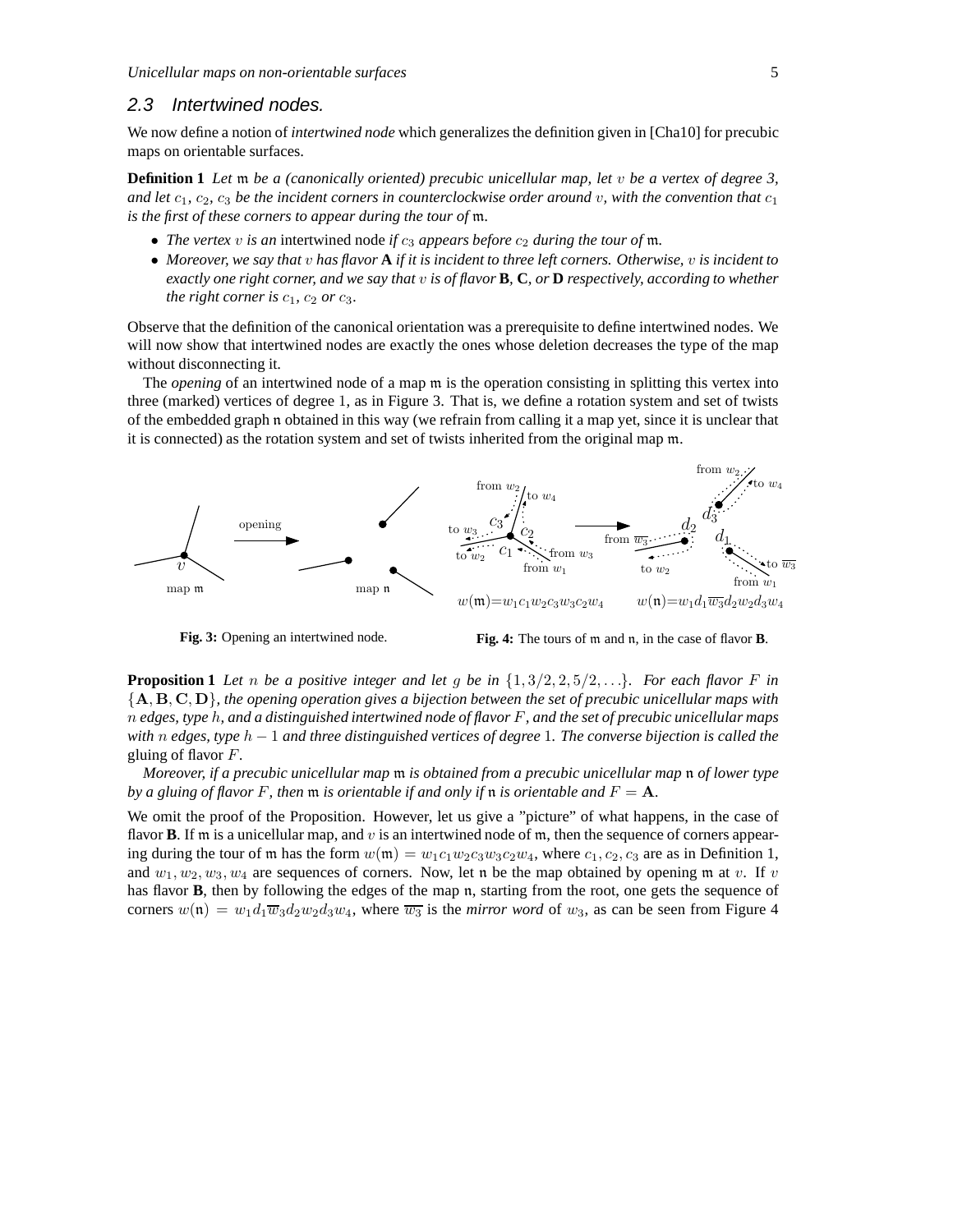(we used three new letters  $d_1, d_2, d_3$  for the three corners of degree 1 appearing after the opening). Since this sequence contains all the corners of n, we know that n is a unicellular map, and since it has two more vertices than m, its type is  $h(n) = h(m) - 1$  (by Euler's formula).

Conversely, given a unicellular map n with three distinguished leaves  $d_1, d_2, d_3$ , the gluing of flavor **B** can be defined by identifying these three vertices to a single vertex  $v$ , and then choosing the rotation system and the twisted edges at  $v$  appropriately to ensure that the resulting map  $m$  is unicellular, and that v is an intertwined node of flavor **B** in m.

The last statement of the Proposition is a consequence of the fact that a precubic unicellular map is orientable if and only if it has left-corners only in its canonical orientation.

## 3 Main results.

### 3.1 The number of precubic unicellular maps.

In this section, we present our main results, which rely on two facts. The first one is Proposition 1, which enables us to express the number of precubic unicellular maps of type h carrying a distinguished intertwined node in terms of the number of maps of a smaller type. The second one is the fact that, among maps of type h and fixed size, the average number of intertwined nodes in a map is  $2h - 1$ . This last fact, which is technically the most difficult part of this paper, relies on the existence of an " averaging involution", which will be described in Section 4.

Let  $h \ge 1$  be an element of  $\frac{1}{2}N$ , and let  $m \ge 1$  be an integer. Given m and h, we let  $n = 2m + 1_{h \in N}$ , and we let  $\mathcal{O}_h(m)$  and  $\mathcal{N}_h(m)$ , respectively, be the sets of orientable and non-orientable precubic unicellular maps of type h with n edges. We let  $\xi_h(m)$  and  $\eta_h(m)$ , respectively, be the cardinality of  $\mathcal{O}_h(m)$  and  $\mathcal{N}_h(m)$ .

In order to use Proposition 1, we first need the following easy consequence of Euler's formula:

**Lemma 3** *Let*  $l \in \frac{1}{2} \mathbb{N}$  *and let*  $\mathfrak{m}$  *be a precubic unicellular map of type* l *with*  $n = 2m + 1$ <sub>l∈N</sub> *edges. Then*  $m$  *has*  $m + (-1)^{2l} - 3\lfloor l \rfloor$  *non-root leaves, where*  $\lfloor l \rfloor = l - \frac{1}{2} \mathbb{1}_{l \notin \mathbb{N}}$  *denotes the integer part of l.* 

From the lemma and Proposition 1, the number  $\eta_h^{\text{inter}}(m)$  of *non-orientable* unicellular precubic maps of type  $h$  with  $n$  edges carrying a distinguished intertwined node equals:

$$
\eta_h^{\text{inter}}(m) = 4 \binom{m'-3\lfloor h-1 \rfloor}{3} \eta_{h-1}(m) + 3 \binom{m'-3\lfloor h-1 \rfloor}{3} \xi_{h-1}(m),\tag{2}
$$

where  $m' = m + (-1)^{2h}$ . Here, the first term accounts for intertwined nodes obtained by gluing three leaves in a *non-orientable* map of type  $h - 1$  (in which case the flavor of the gluing can be either **A**, **B**, **C** or **D**), and the second term corresponds to the case where the starting map of type  $h - 1$  is *orientable* (in which case the gluing has to be of flavor **B**, **C** or **D** to destroy the orientability).

The keystone of this paper, which will be discussed in the next section, is the following result:

**Proposition 2** *There exists and involution*  $\Phi$  *of*  $\mathcal{N}_h(m)$  *such that for all maps*  $\mathfrak{m} \in \mathcal{N}_h(m)$ *, the total number of intertwined nodes in the maps*  $m$  *and*  $\Phi(m)$  *is*  $4h - 2$ *. In particular, the average number of intertwined nodes of elements of*  $\mathcal{N}_h(m)$  *is*  $(2h - 1)$ *, and one has*  $\eta_h^{\text{inter}}(m) = (2h - 1)\eta_h(m)$ *.* 

It is interesting to compare Proposition 2 with the analogous result in [Cha10]: in the orientable case, *each* map of genus h has exactly 2h intertwined nodes, whereas here the quantity  $(2h - 1)$  is only an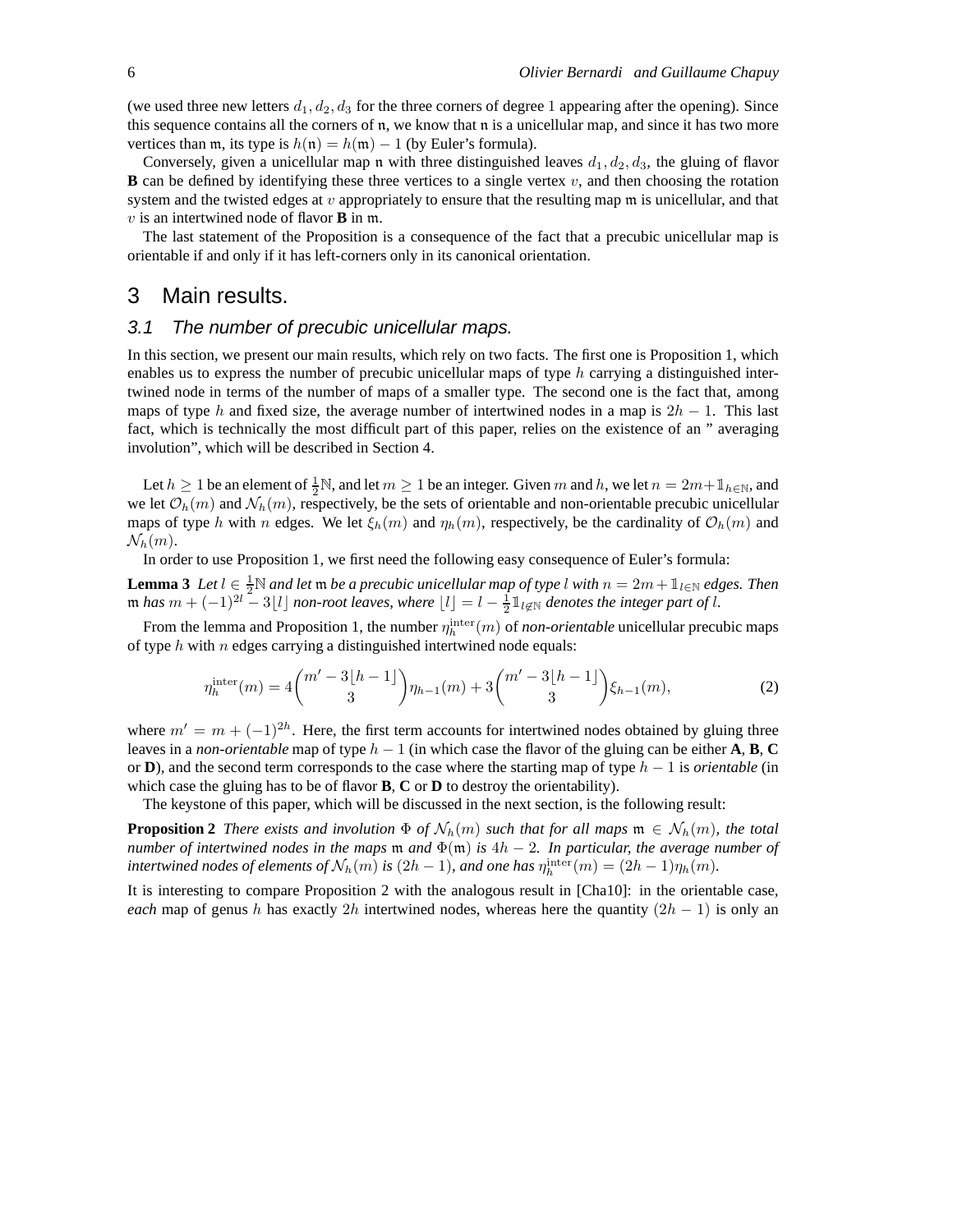*average value*. For example, Figure 5 shows two maps on the Klein bottle  $(h = 1)$  which are related by the involution  $\Phi$ : they have respectively 2 and 0 intertwined nodes.

As a direct corollary of Proposition 2 and Equation (2), we can state our main result:

**Theorem 1** *The numbers*  $\eta_h(m)$  *of non-orientable precubic unicellular maps of type* h *with*  $2m + \mathbb{1}_{h \in \mathbb{N}}$ *edges obey the following recursion:*

$$
(2h-1)\cdot \eta_h(m) = 4\binom{m'-3[h-1]}{3}\eta_{h-1}(m) + 3\binom{m'-3[h-1]}{3}\xi_{h-1}(m),\tag{3}
$$

where  $m' = m + (-1)^{2h}$ , and where  $\xi_h(m)$  is the number of orientable precubic unicellular maps of genus h with  $2m + \mathbb{1}_{h \in \mathbb{N}}$  edges, which is 0 if  $h \notin \mathbb{N}$ , and is given by the following formula otherwise [Cha09]:

$$
\xi_h(m) = \frac{1}{(2h)!!} \binom{m+1}{3,3,\ldots,3,m+1-3h} \text{Cat}(m) = \frac{(2m)!}{12^h h! m! (m+1-3h)!}.
$$
 (4)

The theorem implies explicit formulas for the numbers  $\eta_h(m)$ , as shown by the two next corollaries:

**Corollary 1 (the case**  $h \in \mathbb{N}$ ) *Let*  $h \in \mathbb{N}$  and  $m \in \mathbb{N}$ ,  $m \geq 3h - 1$ . Then the number of non-orientable *precubic unicellular maps of type* h *with* 2m + 1 *edges equals:*

$$
\eta_h(m) = c_h \binom{m+1}{3,3,\ldots,3,m+1-3h} \text{Cat}(m) = \frac{c_h \cdot (2m)!}{6^h m! (m+1-3h)!}
$$
(5)  
where  $c_h = 3 \cdot 2^{3h-2} \frac{h!}{(2h)!} \sum_{l=0}^{h-1} {\binom{2l}{l}} 16^{-l}.$ 

**Corollary 2 (the case**  $h \notin \mathbb{N}$ ) *Let*  $h \in \frac{1}{2} + \mathbb{N}$  *and*  $m \in \mathbb{N}$ ,  $m \geq 3\lfloor h \rfloor$ *. Then the number of non-orientable precubic unicellular maps of type* h *with* 2m *edges equals:*

$$
\eta_h(m) = \frac{4^{\lfloor h \rfloor}}{(2h-1)(2h-3)\dots 2} {m-1 \choose 3,3,\dots,3,m-1-3\lfloor h \rfloor} \times \eta_{1/2}(m)
$$
  
= 
$$
\frac{4^{m+\lfloor h \rfloor -1}(m-1)!}{6^{\lfloor h \rfloor} (2h-1)!!(m-1-3\lfloor h \rfloor)!}.
$$

**Proof of Corollary 1:** I follows by induction and Equations (3) and (4) that the statement of Equation (5) holds, with the constant  $c_h$  defined by the recurrence  $c_0 = 0$  and  $c_h = a_{h-1} + b_{h-1}c_{h-1}$ , with  $a_{h-1} = \frac{3}{2^{h-1}(h-1)!(2h-1)}$  and  $b_{h-1} = \frac{4}{2h-1}$ . The solution of this recurrence is  $c_h = \sum_{l=0}^{h-1} a_l b_{l+1} b_{l+2}$ Now, by definition, we have  $a_l b_{l+1} b_{l+2} \dots b_{h-1} = \frac{3 \cdot 4^{h-1-l}}{2^{l} l! (2l+1)(2l+3)(2l+1)}$  $\frac{2^{l} l! (2l+1)(2l+3)(2l+5)...(2h-1)}{2^{l} l! (2l+1)(2l+3)(2l+5)...(2h-1)}$ . expression  $\frac{1}{(2l+1)(2l+3)...(2h-1)} = \frac{2^h h!(2l)!}{(2h)!2^l l!}$  $\frac{2\ln(2e)}{(2h)!2^l l!}$  and reporting it in the sum yields the expression of  $c_h$  given in the lemma.

**Proof of Corollary 2:** Since for non-integer h we have  $\xi_{h-1}(m) = 0$ , the first equality is a direct consequence of an iteration of the theorem. Therefore the only thing to prove is that  $\eta_{1/2}(m) = 4^{m-1}$ .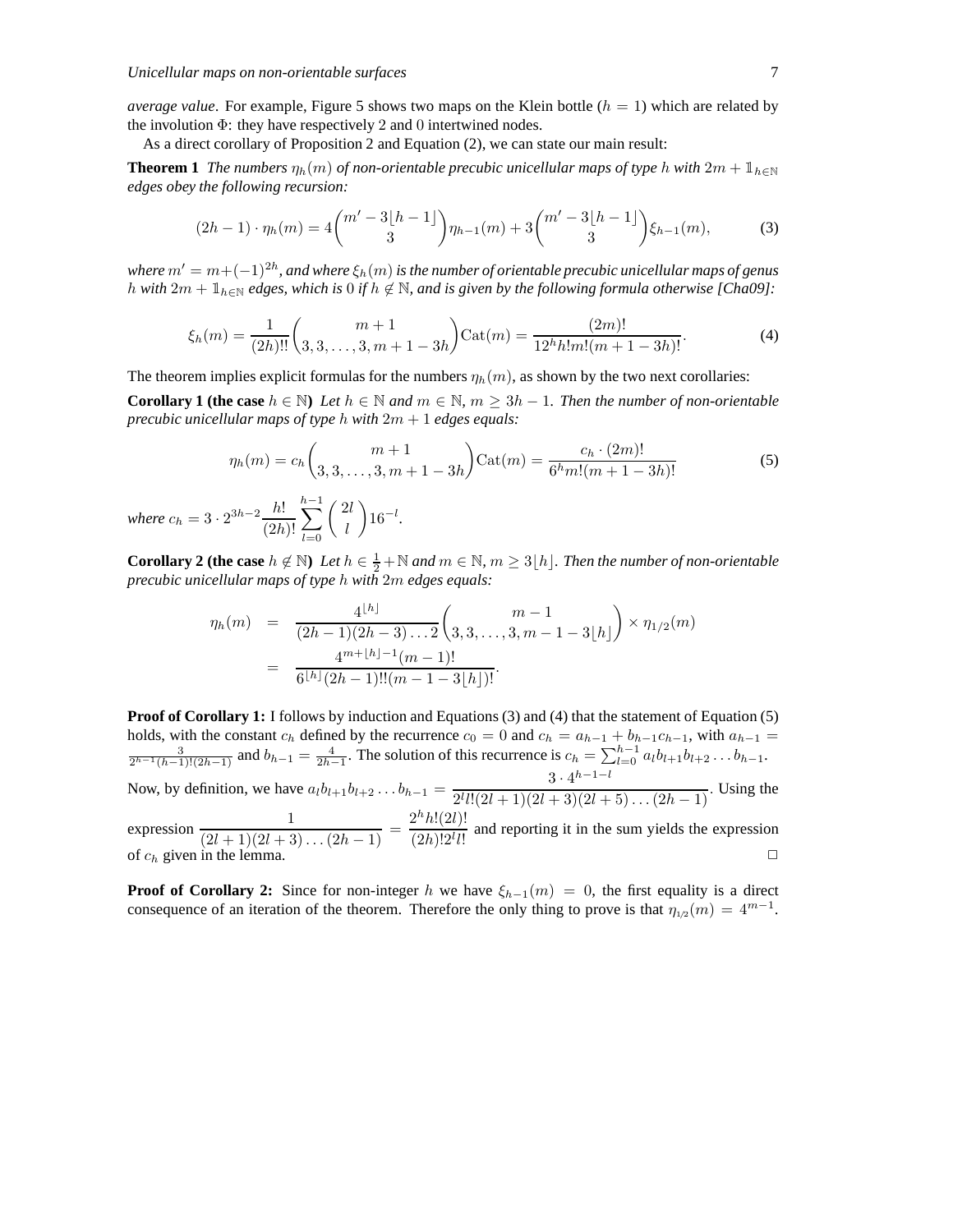This can be done easily by induction via an adaptation of Rémy's bijection [Rém85], as follows. For  $m = 1$ , we have  $\eta_{1/2}(m) = 1$ , since the only precubic projective unicellular map with two edges is "the twisted loop with a hanging leaf". For the induction step, observe that precubic projective unicellular maps with one distinguished non-root leaf are in bijection with precubic projective unicellular maps with one leaf less and a distinguished edge-side: too see that, delete the distinguished leaf, transform the remaining vertex of degree 2 into an edge, and remember the side of that edge on which the original leaf was attached. Since a projective precubic unicellular map with 2k edges has  $k - 1$  non-root leaves and 4k edge-sides, we obtain for all  $m > 1$  that  $m p_{1/2}(m + 1) = 4m p_{1/2}(m)$ , and the result follows. edge-sides, we obtain for all  $m \geq 1$  that  $m \eta_{1/2}(m+1) = 4m \eta_{1/2}(m)$ , and the result follows.



**Fig. 5:** Two maps on the Klein Bottle. (a)  $T_{LR}(\mathfrak{m}) = 1$ ,  $T_{RL}(\mathfrak{m}) = 1$ ; (b)  $T_{LR}(\mathfrak{m}) = 2, T_{RL}(\mathfrak{m}) = 0.$ 

**Fig. 6:** The opening, in the case of dominant unicellular maps.

#### 3.2 The asymptotic number of rooted unicellular maps.

Though our results do not apply to the general case of *all* unicellular maps of given type (i.e., not necessarily precubic), they do hold, in some sense, *asymptotically*. This is what we explain in this section.

If m is a unicellular map, its *core* is the map obtained by deleting recursively all the leaves of m, until having only vertices of degree 2 or more left. Therefore the core is a unicellular map formed by chains of vertices of degree 2 attached together at vertices of degree at least 3. The *scheme* of m is the map obtained by replacing each of these chains by an edge. Hence, in the scheme, all vertices have degree at least 3. We say that a unicellular map is *dominant* if all the vertices of its scheme have degree 3. This terminology, borrowed from [Cha10], comes from the next proposition.

**Proposition 3 ([CMS09, BR09])** *Let*  $h \in \frac{1}{2}N$ *. Then, among non-orientable unicellular maps of type*  $h$ *with* n *edges, the proportion of maps which are dominant tends to* 1 *when* n *tends to infinity.*

The idea behind that proposition is the following. Given a scheme s, one can easily compute the generating series of all unicellular maps of scheme s, by observing that these maps are obtained by substituting each edge of the scheme with a "branch of tree". From that, it follows that this generating series has a unique principal singularity at  $z = \frac{1}{4}$ , with dominating term  $(1 - 4z)^{-e(s)/2-1}$ , up to a multiplicative constant. Therefore, the schemes with the greatest contribution are those which have the maximal number of edges, which for a given type, is achieved by schemes whose all vertices have degree 3.

Now, most of the combinatorics defined in this paper still apply to dominant unicellular maps. Given a dominant map m of type h and scheme  $\mathfrak{s}$ , and v an intertwined node of  $\mathfrak{s}$ , we can define the opening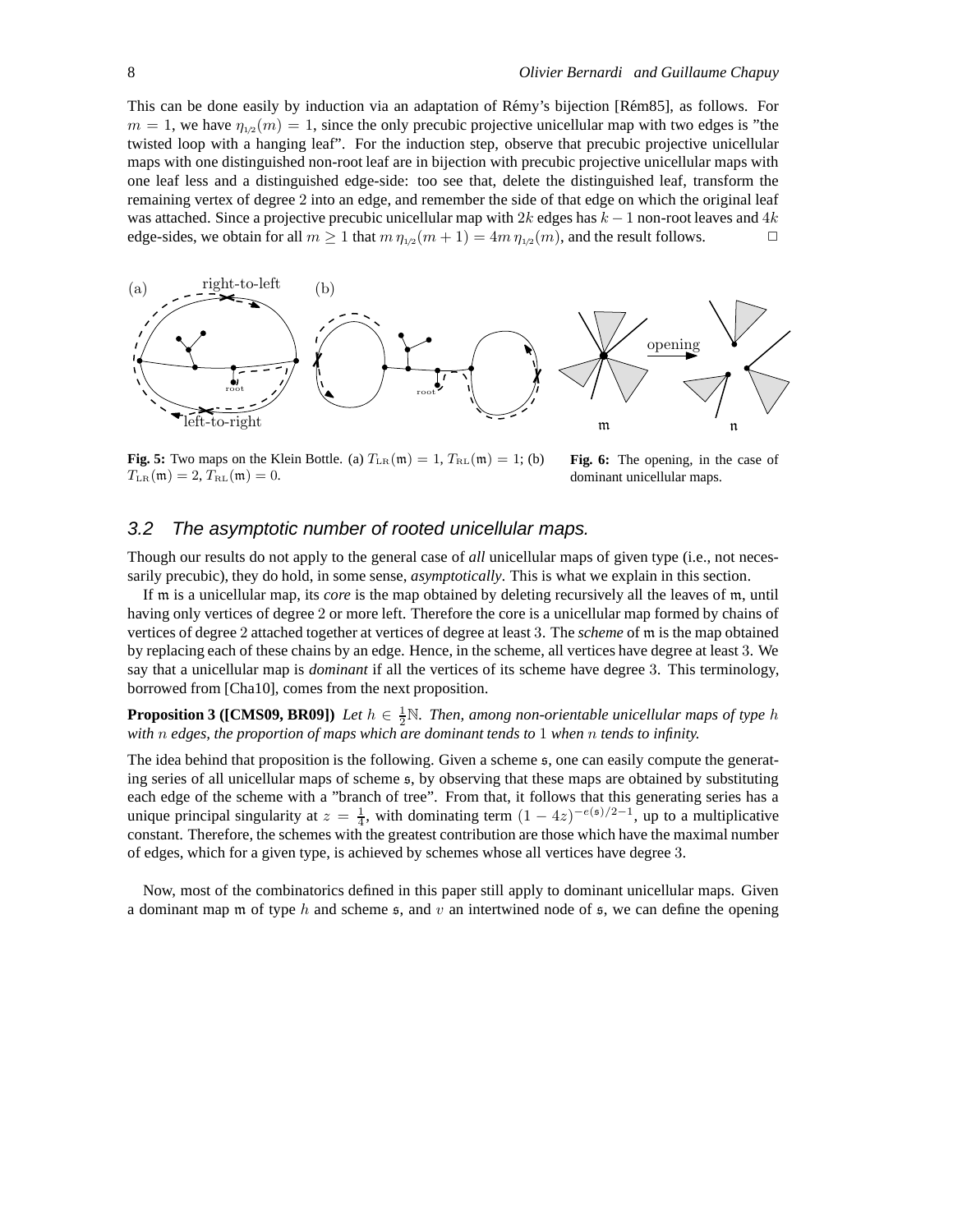operation of m at v by splitting the vertex v in three, and deciding on a convention on the redistribution of the three "subtrees" attached to the scheme at this point (Figure 6): one obtains a dominant map n of type h − 1 with three distinguished vertices. These vertices are not *any* three vertices: they have to be in "general position" in n (i.e., they cannot be part of the core, and none can lie on a path from one to another), but again, in the asymptotic case this does not make a big difference: when  $n$  tends to infinity, the proportion of triples of vertices which are in "general position" tends to 1. We do not state here the asymptotic estimates that can make the previous claims precise (they can be copied almost verbatim from the orientable case [Cha10]), but rather we state now our asymptotic theorem:

**Theorem 2** Let  $\kappa_h(n)$  be the number of non-orientable rooted unicellular maps of type h with n edges. *Then one has, when* n *tends to infinity:*

$$
(2h-1)\kappa_h(n) \sim 4\frac{n^3}{3!} \kappa_{h-1}(n) + 3\frac{n^3}{3!} \epsilon_{h-1}(n)
$$

*where*  $\epsilon_h(n)$  *denotes the number of orientable rooted unicellular maps of type h with* n *edges.* 

Using that  $\epsilon_h(n) = 0$  if  $h \notin \mathbb{N}$ , that  $\epsilon_h(n) \sim \frac{1}{12^h h! \sqrt{\pi}} n^{3h-\frac{3}{2}}$  otherwise, and that  $\kappa_{1/2}(n) \sim \frac{1}{2} 4^n$  [BCR88], we obtain:

**Corollary 3** *Let*  $h \in \frac{1}{2}N$ *. Then one has, when n tends to infinity:* 

$$
\kappa_h(n) \sim \frac{c_h}{\sqrt{\pi}6^h} n^{3h - \frac{3}{2}} 4^n \text{ if } h \in \mathbb{N} \quad , \quad \kappa_h(n) \sim \frac{4^{\lfloor h \rfloor}}{2 \cdot 6^{\lfloor h \rfloor} (2h - 1)!!} n^{3h - \frac{3}{2}} 4^n \text{ if } h \notin \mathbb{N}.
$$

*where the constant*  $c_h$  *is defined in Corollary 1.* 

## 4 The average number of intertwined nodes

In this section we prove Proposition 2, and in particular the key result that the average number of intertwined nodes per map, among precubic unicellular maps of type h and size m is  $(2h - 1)$ :

$$
\eta_h^{\text{inter}}(m) = (2h - 1)\eta_h(m). \tag{6}
$$

Let us emphasize the fact that the number of intertwined nodes is not a constant over the set of unicellular precubic maps of given type and number of edges. For instance among the six maps with 5 edges on the Klein bottle  $\mathbb{N}_1$ , three maps have 2 intertwined nodes, and three maps have none; see Figure 7. As stated in Proposition 2, our strategy to prove Equation (6) is to exhibit a bijection  $\Phi$  from the set  $\mathcal{N}_h(m)$ to itself, such that for any given map m, the total number of intertwined nodes in the maps m,  $\Phi(m)$  is  $4h(m) - 2$ . Observe from Figure 7 that the involution  $\Phi$  cannot be a simple re-rooting of the map m.

Before defining the mapping  $\Phi$ , we relate the number of intertwined nodes of a map to certain properties of its twists. Let  $m$  be a (canonically oriented) precubic map, and let  $e$  be an an edge of  $m$  which is a twist. Let c be the corner incident to e which appears first in the tour of m. We say that e is *left-to-right* if c is a left-corner, and that it is *right-to-left* otherwise (see Figure 5). In other words, the twist e is left-to-right if it changes the side of the corners from left, to right, when it is crossed for the first time in the tour of the map (and the converse is true for right-to-left twists). We omit the proof of the next lemma: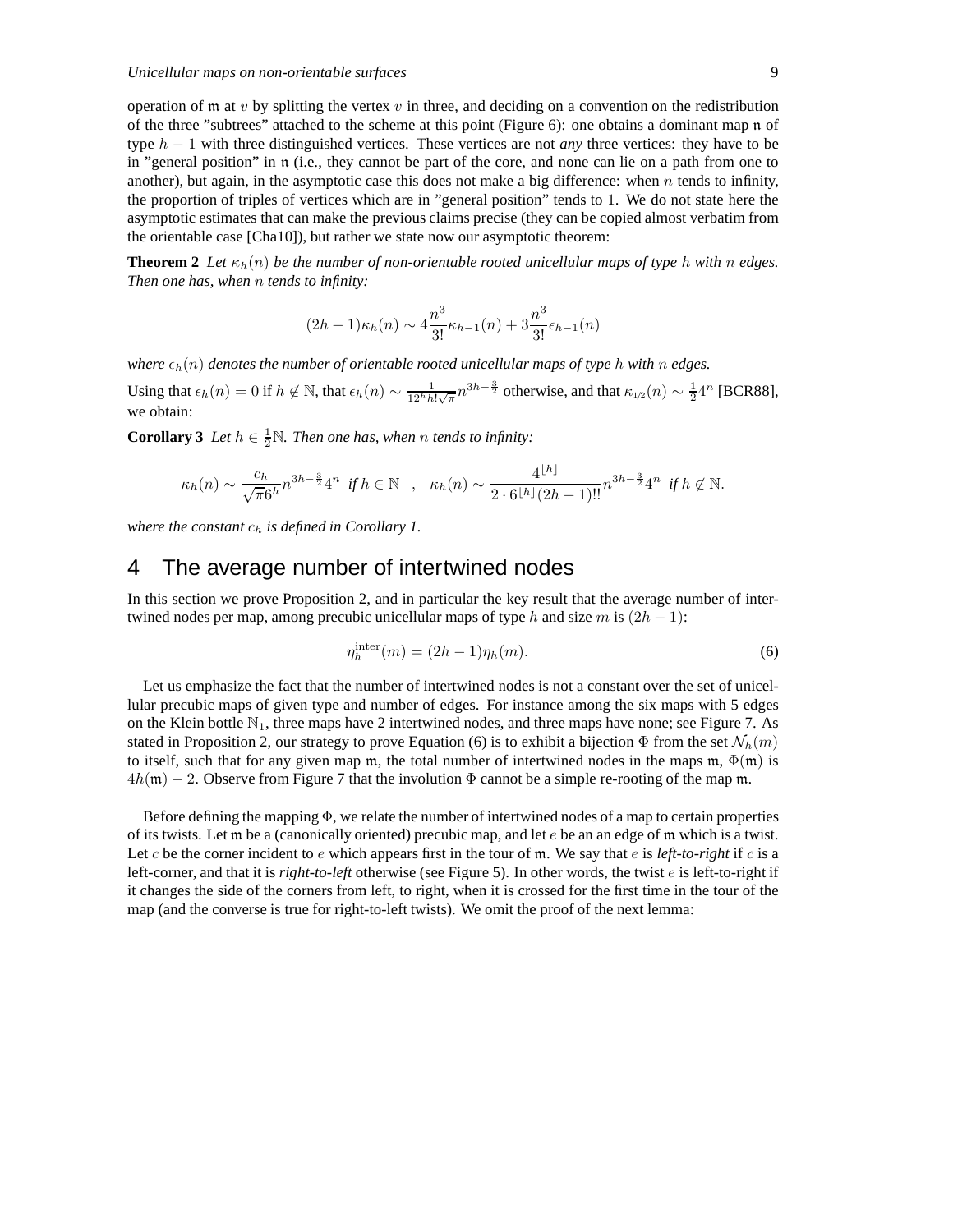**Fig. 7:** The precubic unicellular maps with 5 edges on the Klein bottle (the root in the unique leaf corner). Intertwined nodes are indicated as white vertices.

**Lemma 4** *Let* m *be a precubic unicellular map of type* h(m)*, considered in its canonical orientation. Then its numbers*  $\tau(\mathfrak{m})$  *of intertwined nodes,*  $T_{LR}(\mathfrak{m})$  *of left-to-right twists, and*  $T_{RL}(\mathfrak{m})$  *of right-to-left twists are related by the formula:*

$$
2h(\mathfrak{m}) = \tau(\mathfrak{m}) + T_{LR}(\mathfrak{m}) - T_{RL}(\mathfrak{m}).
$$
\n(7)

We now define the promised mapping  $\Phi$  averaging the number of intertwined nodes. Let m be a unicellular precubic map on a non-orientable surface. We consider the canonical orientation convention for the map m, which defines a rotation system and set of twists. The set of twists is non-empty since the map m lives on a non-orientable surface. By cutting every twist of m at their middle point, one obtains a graph together with a rotation system and some *dangling half-edges* that we call *buds*. The resulting embedded graph with buds, which we denote by  $\hat{m}$ , can have several connected components and each component (which is a map with buds) can have several faces; see Figure 8. We set a convention for the direction in which one *turns around a face* of  $\hat{m}$ : the edges are followed in such a way that every corner is left (this is possible since m̂ has no twist). For any bud b of m̂, we let  $\sigma(b)$  be the bud following b when turning around the face of m̂ containing b. Clearly, the mapping  $\sigma$  is a permutation on the set of buds. We now define  $\Phi(\mathfrak{m})$  to be the graph with rotation system and twists obtained from  $\hat{\mathfrak{m}}$  by gluing together into a twist the buds  $\sigma(b)$  and  $\sigma(b')$  for every pair of buds b, b' forming a twist of m. The mapping  $\Phi$  is represented in Figure 8.

Before proving that  $\Phi(\mathfrak{m})$  is a unicellular map, we set some additional notations. We denote by k the number of twists of m and we denote by  $w(m) = w_1w_2 \cdots w_{2k+1}$  the sequence of corners encountered during the tour of m, where the subsequences  $w_i$  and  $w_{i+1}$  are separated by the traversal of a twist for  $i = 1...2k$ . Observe that corners in  $w_i$  are left corners of m if i is odd, and right corners if i is even (since following a twist leads from a left to a right corner or the converse). Hence, the sequence of corners encountered between two buds around a face of  $\hat{m}$  are one of the sequences  $w'_1, w'_2, \ldots, w'_{2k}$ , where  $w'_1 = w_{2k+1}w_1$ , and for  $i > 1$ ,  $w'_i = w_i$  if i is odd and  $w'_i = \overline{w}_i$  otherwise (where  $\overline{w}_i$  is the *mirror* sequence of  $w_i$  obtained by reading  $w_i$  backwards). We identify the buds of  $\hat{m}$  (i.e. the half-twists of  $m$ or  $\hat{m}$ ) with the integers in  $\{1, \ldots, 2k\}$  by calling i the bud following the sequence of corners  $w'_i$  around the faces of  $\hat{m}$ . The permutation  $\sigma$  can then be considered as a permutation of  $\{1, \ldots, 2k\}$  and we denote  $r = \sigma^{-1}(1)$ . The map in Figure 8 gives  $\sigma = (1, 8, 13, 2, 9, 14, 3, 10)(4, 11, 6, 5)(7, 12)$  and  $r = 10$ .

**Lemma 5** *The embedded graph* Φ(m) *is a unicellular map. Moreover, the rotation system and set of twists of* Φ(m) *inherited from* m *correspond to the canonical orientation convention of* Φ(m)*. Lastly, the sequence of corners encountered during the tour of*  $\Phi(\mathfrak{m})$  *reads*  $v_1v_2 \ldots v_{2k+1}$ *, where the subsequences*  $v_i$  *separated twist traversals are given by*  $v_i = w_{\sigma(r+1-i)}$  *for*  $i = 1, \ldots, r$ ,  $v_i = w_{\sigma(2n+r+1-i)}$  *for*  $i = r+1, \ldots, 2k$ *, and*  $v_{2k+1} = w_{2k+1}$ *.*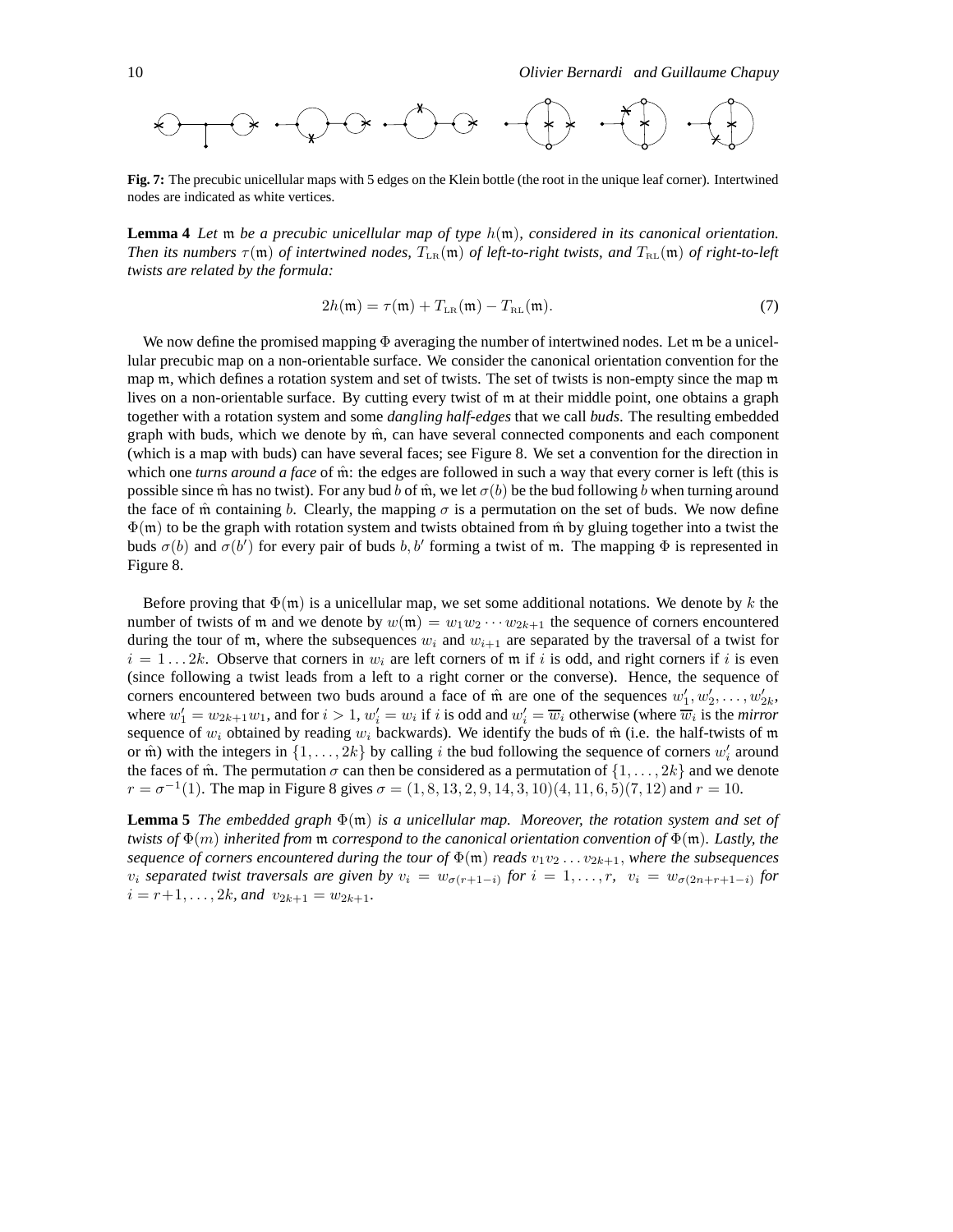

**Fig. 8:** A unicellular map m and its image by the mapping Φ. The twists are indicated by (partially) dotted lines, while the map  $\hat{m}$  is represented in solid lines.

**Lemma 6** *Let* m *be a positive integer and h be in*  $\{1/2, 1, 3/2, \ldots\}$ *. The mapping*  $\Phi$  *is a bijection from the set*  $N_h(m)$  *to itself. Moreover, for every map*  $m$  *in*  $N_h(m)$ *, the total number of intertwined nodes in the maps*  $m$  *and*  $\Phi(m)$  *is*  $4h - 2$ *.* 

**Proof of Lemma 6:** Clearly, the maps  $m$  and  $\Phi(m)$  have the same number of edges and vertices. Hence, they have the same type by Euler formula. Moreover, they both have  $k > 0$  twists (for their canonical convention) hence are non-orientable. Thus,  $\Phi$  maps the set  $\mathcal{N}_h(m)$  to itself. To prove the bijectivity (i.e. injectivity) of  $\Phi$ , observe that for any map m, the embedded graphs m̂ and  $\Phi(m)$  are equal; this is because the canonical rotation system and set of twists of m and  $\Phi(m)$  coincide. In particular, the permutation  $\sigma$ on the half-twists of m can be read from  $\Phi(m)$ . Hence, the twists of m are easily recovered from those of  $\Phi(m)$ : the buds i and j form a twist of m if  $\sigma(i)$  and  $\sigma(j)$  form a twist of  $\Phi(m)$ .

We now proceed to prove that the total number of intertwined nodes in m and  $\Phi(m)$  is  $4h - 2$ . By Lemma 4, this amounts to proving that  $T_{LR}(\mathfrak{m}) - T_{RL}(\mathfrak{m}) + T_{LR}(\Phi(\mathfrak{m})) - T_{RL}(\Phi(\mathfrak{m})) = 2$ . Since m and  $\Phi(\mathfrak{m})$  both have k twists,  $T_{LR}(\mathfrak{m}) - T_{RL}(\mathfrak{m}) + T_{LR}(\Phi(\mathfrak{m})) - T_{RL}(\Phi(\mathfrak{m})) = 2(T_{LR}(\mathfrak{m}) + T_{LR}(\Phi(\mathfrak{m})) - k)$ . Hence, we have to prove  $T_{LR}(\mathfrak{m}) + T_{LR}(\Phi(\mathfrak{m})) = k + 1$ .

Let i be a bud of  $\hat{m}$ , let t be the twist of m containing i, and let c, c' be the corners preceding and following i in counterclockwise order around the vertex incident to i. By definition, the twist t of  $m$  is left-to-right if and only if c appears before  $c'$  during the tour of m. Given that the corners c and  $c'$  belong respectively to the subsequences  $w_i$  and  $w_{\sigma(i)}$  (except if  $i = r$  in which case  $\sigma(i) = 1$  and  $c'$  is in  $w_{2k+1}$ ), the twist t is left-to right if and only if  $i < \sigma(i)$  or  $i = r$ .

Before going on, let us introduce a notation: for an integer i we denote by  $\overline{i}$  the representative of i modulo 2k belonging to  $\{1, \ldots, 2k\}$ . Let us now examine under which circumstances the bud  $\sigma(i)$ is part of a left-to-right twist of  $\Phi(\mathfrak{m})$ . The corners d and d' preceding and following the bud  $\sigma(i)$  in counterclockwise order around the vertex incident to  $\sigma(i)$  belong respectively to  $w_{\sigma(i)}$  and  $w_{\sigma\sigma(i)}$  (except if  $\sigma(i) = r$ , in which case  $\sigma\sigma(i) = 1$  and c' belongs to  $w_{2k+1}$ ). By Lemma 5,  $w_{\sigma(i)} = v_{\overline{r+1-i}}$  for  $i = 1...2k$ . Therefore, the twist t' of  $\Phi(\mathfrak{m})$  containing  $\sigma(i)$  is left-to-right if and only if  $\overline{r+1-i}$  <  $\overline{r+1-\sigma(i)}$  or  $\sigma(i)=r$ .

The two preceding points gives the number  $T_{LR}(\mathfrak{m}) + T_{LR}(\Phi(\mathfrak{m}))$  of left-to right twists as

$$
T_{LR}(\mathfrak{m}) + T_{LR}(\Phi(\mathfrak{m})) = 1 + \frac{1}{2} \sum_{i=1}^{2k} \delta(i),
$$